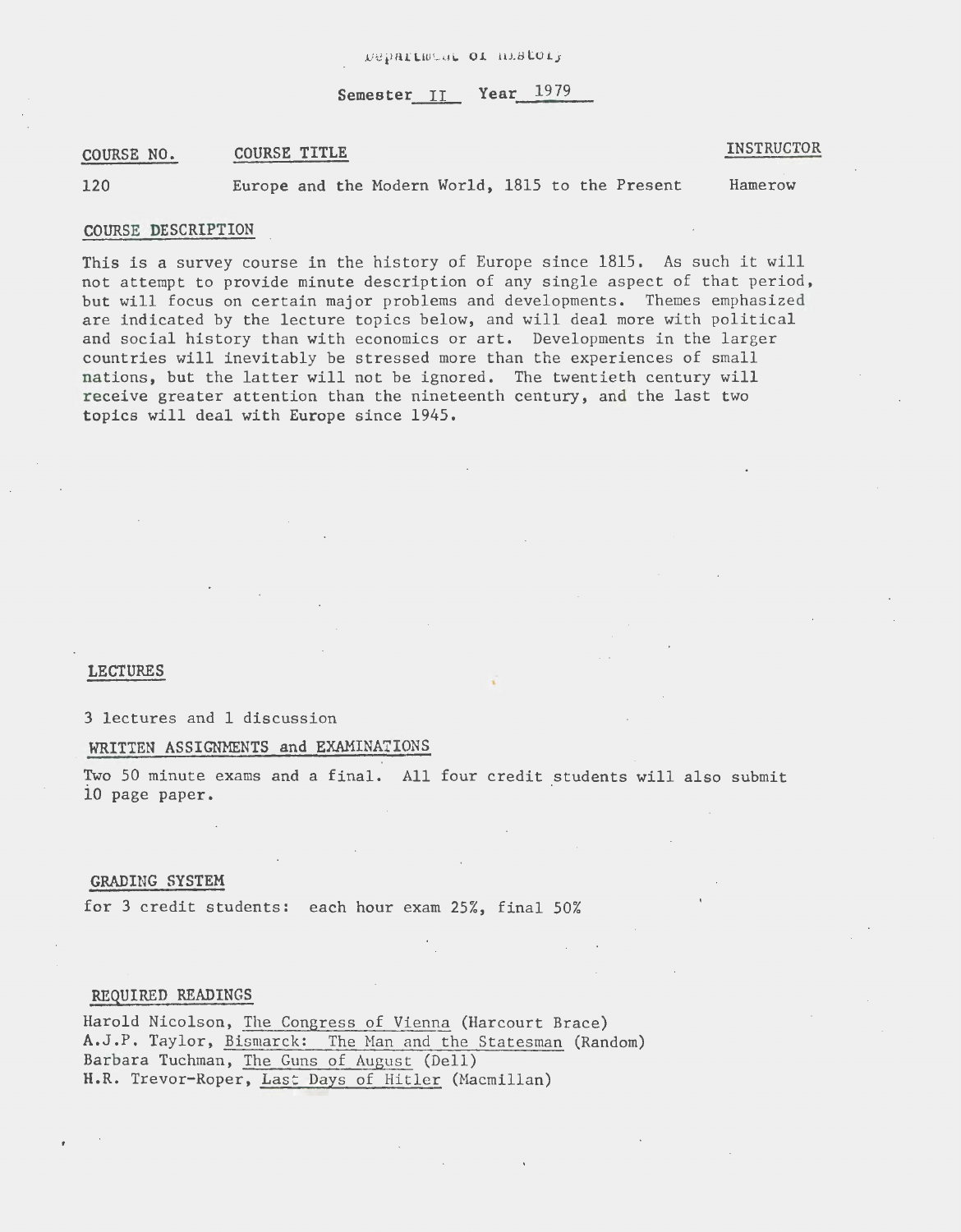## UNIVERSITY OF WISCONSIN-MADISON Department of History Semester II, 1979-80

History 120: Europe and the Modern World, 1815 to the Present

Mr. Hamerow

- Description: This is a survey course in the history of Europe since 1815. As such it will not attempt to provide minute description of any single aspect of that period, but will focus on certain major problems and developments. Themes emphasized are indicated by the lecture topics below, and will deal more with political and social history than with economics or art. Developments in the larger countries will inevitably be stressed more than the experiences of small nations, but the latter will not be ignored. The twentieth century will receive greater attention than the nineteenth century, and the last two topics will deal with Europe since 1945.
- Lectures: There will be three lectures each week, with the opportunity for questions and discussion as time permits. In addition, all students are required to attend a supplementary 50-minute discussion group directed by the teaching assistant.
- Exams and Assignments: There will be two 50-minute exams, each dealing with approximately one third of the semester's work. All exams will be composed of essay and short identification questions.

In addition, all four credit registrants will be required to submit an essay of approximately 10 pages based on an additional four books (or, if they prefer, a special topic). The books or the topic should be determined in consultation with the teaching assistant. The arrangements for the essay should be completed by March 1, and the essay itself should be submitted by May 1.

Grading: The final grade will be weighted approximately as follows:

Three-credit registrants: approximately 25 percent for each of the hour exams, and 50 percent for the final. Four-credit registrants: 20 percent for each of the hour exams, 20 percent for the essay, and 40 percent for the

Text: Lyon, Rowen, and Hamerow. A History of the Western World, 2nd edition, Vol. III, (Rand McNally paperback).

final.

Required Reading (all paperbacks):

Harold Nicolson. The Congress of Vienna (Harcourt Brace). A. J. P. Taylor. Bismarck: The Man and the Statesman (Random). Barbara Tuchman. The Guns of August (Bantam). H.R. Trevor-Roper. Last Days of Hitler (Macmillan),